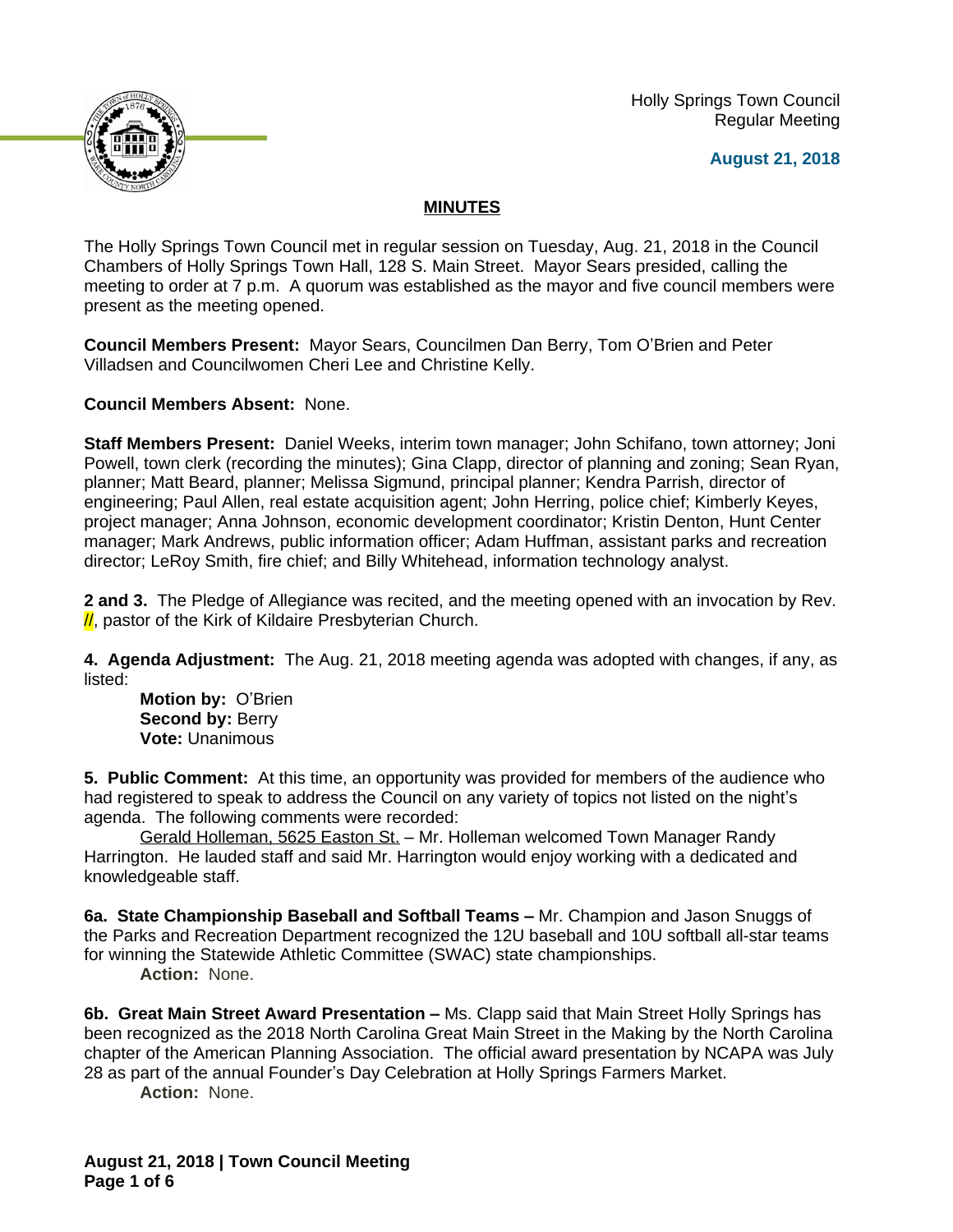## 6c. Introduction of Town Manager Randy Harrington and Family - Mayor Sears introduced Town Manager Mr. Randy Harrington and his family.

Mr. Harrington addressed the Council, staff and audience, expressing his commitment to working in partnership and collaboration with staff and officials. He also told the audience that citizens will always be heard. Mr. Harrington will begin work at the Town of Holly Springs Aug. 27.

**Action:** None.

**7a. Public Hearing: Rezoning Petition 18-REZ-02 – Ms. Sigmund said that this is a request for a** zone map change for two parcels located on the northwest side of Cass Holt Road, south of Honeycutt Road. The property totals 42.83 acres.

She said to allow time for posting of the site in conformance with the requirements of the Development Procedures Manual, staff recommends a motion to open and continue the public hearing to Sept. 4.

With that explanation completed, Mayor Sears opened the public hearing. The following input was recorded:

There being no further input, the public hearing was continued.

**Action:** The Council approved a motion to continue the public hearing to resume Sept. 4, 2018.

## **Motion by:** Kelly **Second by:** Lee **Vote:** Unanimous

**7b. Public Hearing: Ordinance 18-11 -** Mr. Ryan said the Town of Holly Springs adopted Vision Holly Springs: Town of Holly Springs Comprehensive Plan in November 2007 and updated the plan in 2009. Included in this plan is Section 4: Community Character that includes procedures and policies to protect, preserve and manage historical resources. This section was recently updated in July 2018.

Mr. Ryan said the Town Council held a workshop April 4, 2018 with Planning & Zoning staff and Capital Area Preservation on the status of the town's historic preservation efforts. The Town Council expressed interest in offering incentives to property owners to encourage the preservation of historic structures. Planning & Zoning staff are proposing an amendment to the Unified Development Ordinance (UDO) that would provide certain incentives for the preservation, rehabilitation, or adaptive reuse of historic structures. A list of incentives would allow the property owner or developer to seek waivers or reductions of certain development requirements, he explained.

Under this ordinance, the Town Council, by making findings of fact, would determine whether the requested incentives were appropriate and would be able to grant or deny the requested incentives. Since the town does not have the legislative authority to require the preservation of historic structures, an incentive-based approach would allow the town to have a more active role in ensuring historic structures can be preserved for the betterment of the community, Mr. Ryan said.

With that explanation completed, Mayor Sears opened the public hearing. The following input was recorded: None.

There being no input, the public hearing was closed.

**Action #1:** The Council approved a motion to accept the following statements as true: *"The requested UDO Text Amendment is consistent with the Vision Holly Springs Comprehensive Plan, specifically including the following sections:* 

- *• Section 4: Community Character, Objectives:*
	- *Objective 10: Establish procedures and policies to protect preserve and manage cultural and historical resources.*
	- *Objective 11: Ensure development proposals that are adjacent to known historic or cultural resources include measures to protect those resources from demolition, including adaptive reuse strategies by encouraging developers to utilize existing historic structures and*

**August 21, 2018 | Town Council Meeting Page 2 of 6**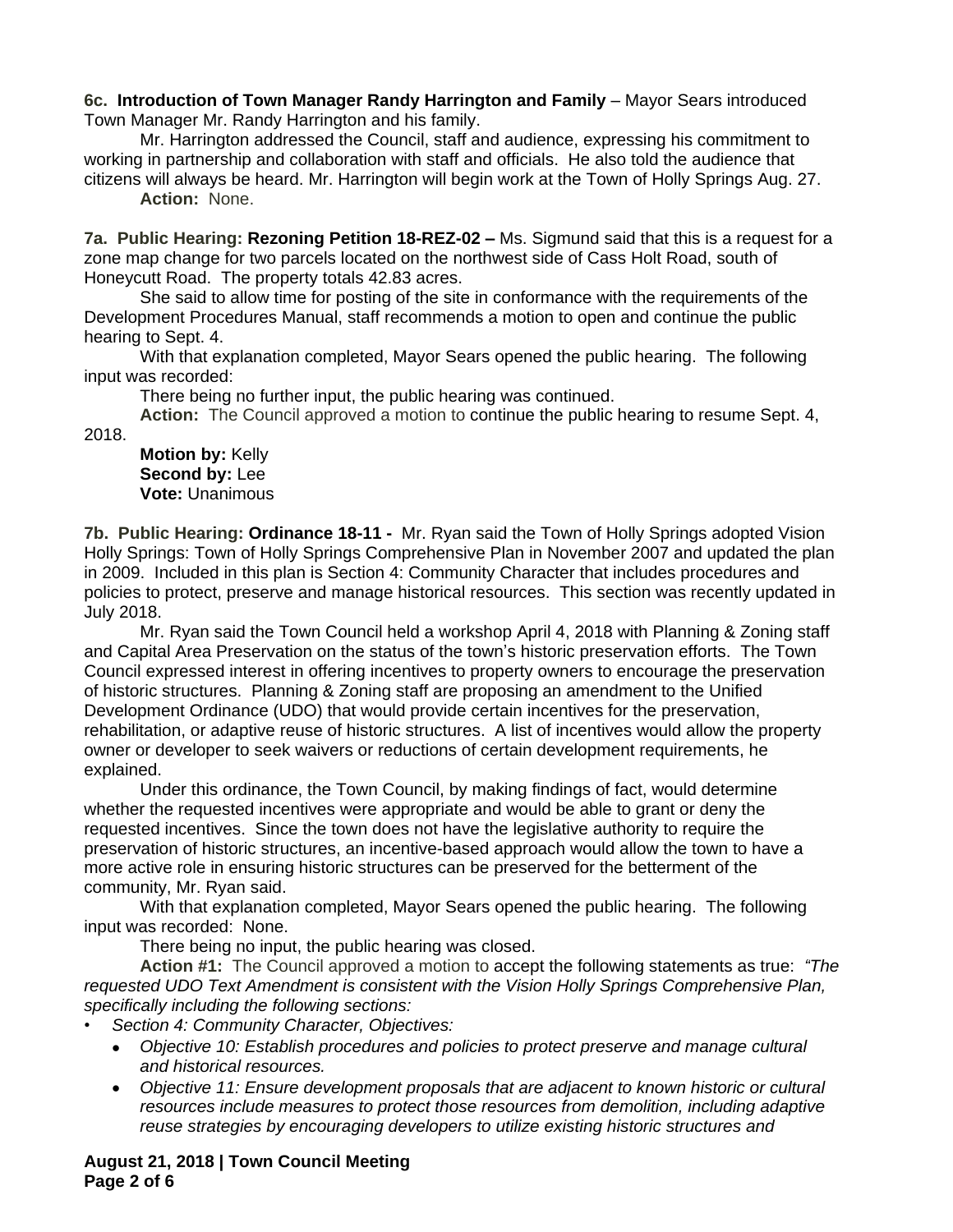*features into the design of new developments or relocating them to appropriate locations to maintain glimpses of the Town's past with its future.*

*• Section 4: Community Character, Preserving Town History*

*• Appendix 2.1: Village District Area Plan, Goals:*

*Celebrate the history and protect the assets that reflect Holly Springs' history*

*The proposed UDO Amendment provides the tools necessary for the Town of Holly Springs to protect and preserve historical resources and implement the goals and objectives stated in the Plan.'*

**Motion by:** Villadsen **Second by:** Lee **Vote:** Unanimous

**Action #2:** The Council approved a motion to adopt Ordinance 18-11 approving and enacting Unified Development Ordinance text amendment 18-UDO-04 regarding historic preservations incentives.

**Motion by:** O'Brien **Second by: Berry Vote:** Unanimous *A copy of Ordinance 18-11 as amended is attached to these minutes.*

**7c. Public Hearing: Special Exception Use 18-SEU-08 -** Mr. Beard said the Town is requesting a Special Exception Use to officially allow from a public park use on the Sugg Farm property.

With that explanation completed, Mayor Sears opened the public hearing. The following sworn testimony and evidence was submitted by those who had been administered the oath by the town clerk: None

There being no testimony, the public hearing was closed**.**

**Action #1:** The Council approved a motion to make and accept the findings of fact to be recorded in the minutes for Special Exception Use Petition #18-SEU-08 to allow for a public park in the R-30: Residential District and R-20: Residential District as submitted by the Town of Holly Springs.

Special Exception Use Findings of Fact:

A special exception use may only be granted upon the presentation of sufficient evidence to enable a written determination that:

- a. The proposed use will not be injurious to the public health, safety, comfort, community moral standards, convenience or general welfare;
- b. The proposed use will not injure or adversely affect the adjacent area;
- c. The proposed use will be consistent with the character of the district, land uses authorized therein, and the Town of Holly Springs Comprehensive Plan;
- d. The proposed use shall conform to all development standards of the applicable district (unless a waiver of such development standards is requested as part of the special exception use petition and approved as set forth above, in which case the proposed use shall conform to the terms and conditions of such waiver).
- e. Access drives or driveways are or will be sufficient in size and properly located to: ensure automotive and pedestrian safety and convenience, traffic flow as set forth in Section 7.09 – Pedestrian Circulation and Vehicular Area Design; and, control and access in case of fire or other emergency;
- f. Off-street parking areas, off-street loading areas, trash enclosures, trash pick-up and removal, and other service areas are located so as to be safe, convenient, allow for access in case of emergency, and to minimize economic, glare, odor, and other impacts on adjoining properties and properties in the general neighborhood;
- g. The lot, building or structure proposed for the use has adequate restroom facilities, cooking facilities, safety equipment (smoke alarms, floatation devices, etc.), or any other service or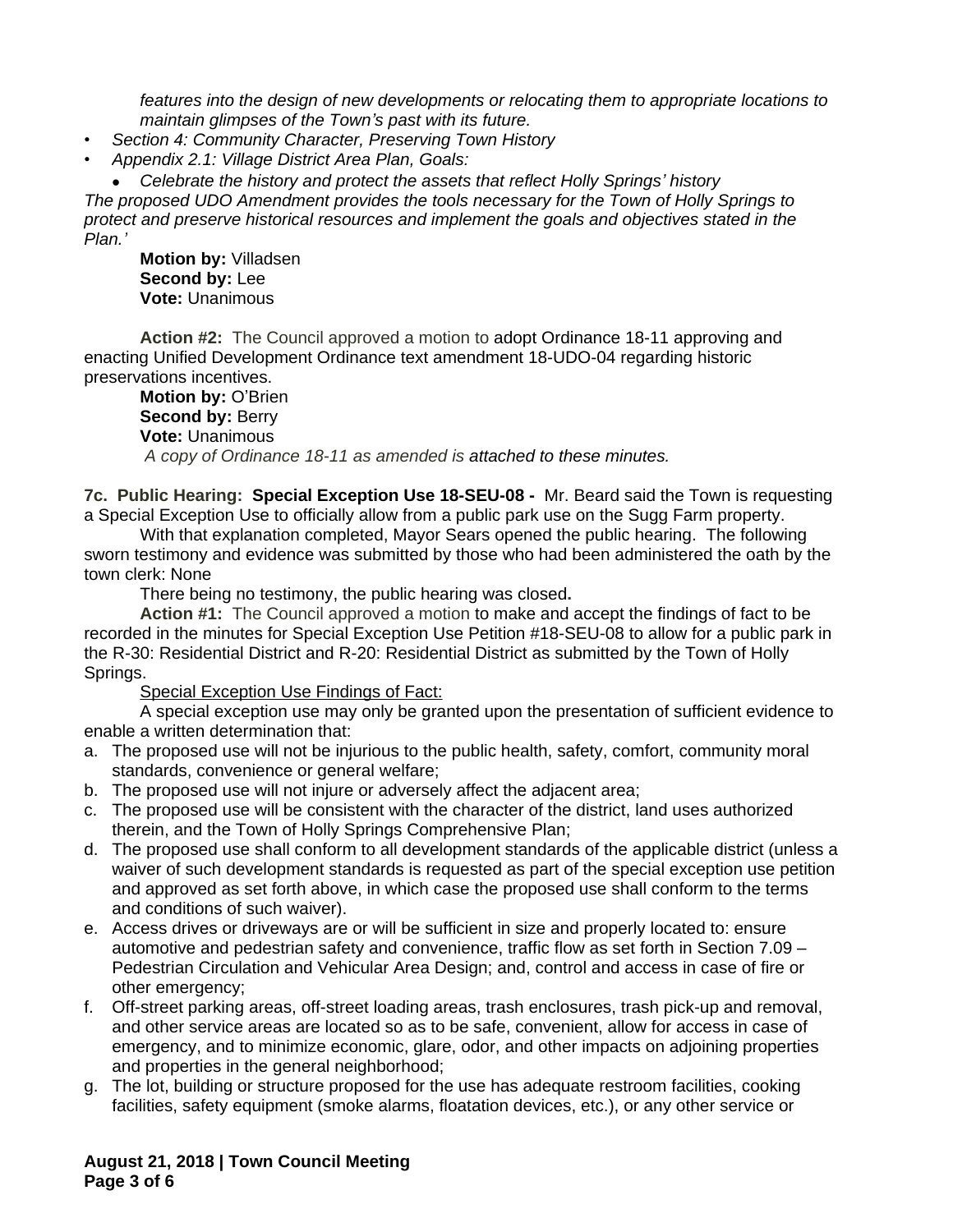equipment necessary to provide for the needs of those persons whom may work at, visit or own property nearby to the proposed use;

- h. Utilities, schools, fire, police and other necessary public and private facilities and services will be adequate to handle the needs of the proposed use;
- i. The location and arrangement of the use on the site, screening, buffering, landscaping, and pedestrian ways harmonize with adjoining properties and the general area and minimize adverse impacts; and,
- j. The type, size, and intensity of the proposed use (including but not limited to such considerations as the hours of operation and numbers of people who are likely to utilize or be attracted to the use) will not have significant adverse impacts on adjoining properties or the neighborhood.

**Motion by:** Berry **Second by:** Kelly **Vote:** Unanimous *A copy of Special Exception Use Petition #18-SEU-08 are attached to these minutes.*

**Action #2:** Having made the necessary findings of fact, motion to approve Special Exception Use Petition #18-SEU-08 for Sugg Farm Park with the following (#) condition(s).

1. All operations must adhere to the evidence submitted by the applicant as stated in the findings of fact submitted and those findings of fact specified by the Town Council in conjunction with 18- SEU-08.

**Motion by:** Lee Second by: Kelly **Vote:** Unanimous

**8. Consent Agenda:** The Council approved a motion to approve all items on the Consent Agenda. The motion carried following a motion by Councilman O'Brien, a second by Councilman Villadsen and a unanimous vote. The following actions were affected:

8a. Minutes – The Council approved minutes of the Board's meetings held in August 7 and 14, 2018.

8b. Budget Amendment Report – The Council received a report of monthly administrative budget amendments approved by the Town Manager. *A copy of the budget amendment report is attached to these minutes.*

8c. Resolution 18-34 - The Council adopted Resolution 18-34 directing the town clerk to investigate the sufficiency of annexation petition A18-05 and setting a public hearing for Tuesday, Sept. 4, 2018. *A copy of Resolution 18-34 is attached to these minutes.*

8d. Lochridge Recreation Center Extension - The Council approved extension request #3 for Lochridge Recreation Center plan.

8e. GMA Supply Plan Extension – The Council approved extension request #3 for GMA Supply plan.

8f. Sugg Farm Shelter Project - The Council approved a contract with Bass, Nixon and Kennedy for topographic surveying services for Sugg Farm shelter project.

8g. Sugg Farm Shelter Project – The Council approved a contract with Bass, Nixon and Kennedy for civil surveying services for Sugg Farm shelter project.

8h. Ordinance 18-07.01 Amendment - The Council adopted Ordinance 18-07.1 amending Ordinance 18-07 to correct charges for water irrigation meters and reuse irrigation rates. *A copy of Ordinance 18-07.01 amendment is attached to these minutes.*

8i. Contract Report - The Council received a report for contracts less than \$15,000 approved by the town manager from budgeted funds.

8j. Budget Amendment \$1,706 – The Council adopted a \$1,706 amendment to the FY 2018-19 budget for fiber installation services.

8k. Triangle J Council of Governments Charter Updates – The Council adopted Resolution 18- 35 approving updates to the Triangle J Council of Governments charter.

**August 21, 2018 | Town Council Meeting Page 4 of 6**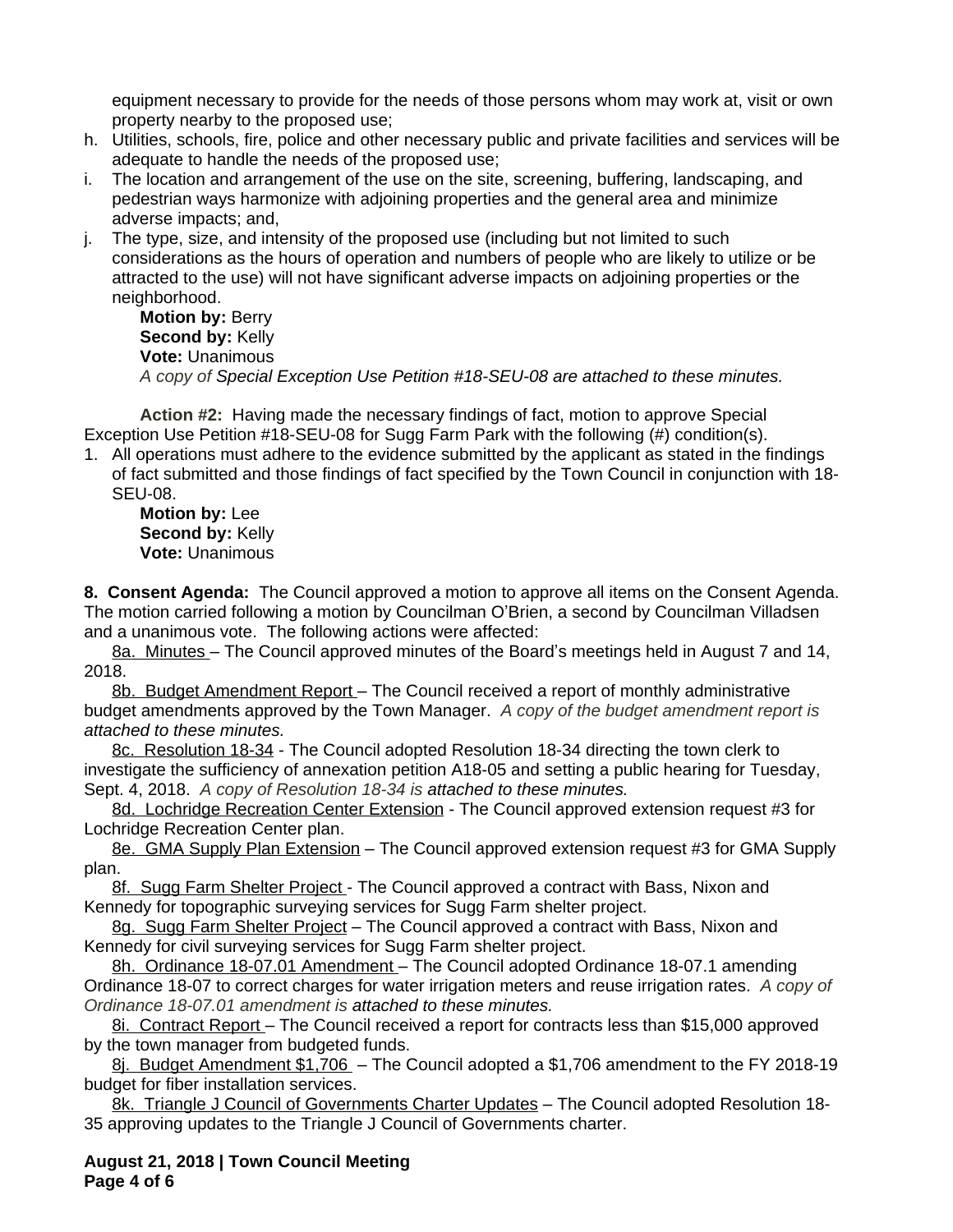**9a. Tree City USA Tree Board Presentation –** Ms. Clapp said in response to Town Council's request, staff moved forward with gaining the Tree City USA designation from the Arbor Day Foundation. To continue this process, the Town needs to create a Tree Board to oversee the care of all trees on town-owned property. Staff is requesting feedback and direction from the Town Council on how to proceed with the creation of this new board.

Ms. Clapp said the Arbor Day Foundation recommends having a combination of both staff and citizens on this board. Involving citizens would encourage residents to be engaged in providing feedback and suggestions for the care and expansion of our urban trees, she added.

Ms. Clapp asked the Council for direction on the membership, oversight and responsibilities of a local tree board.

In discussion on makeup of this board, the Council's input included:

- members could include citizens with expertise in forestry and some just with enthusiasm for forestry and landscaping;
- a Council liaison member;
- check interest of members of the Planning Board and Parks and Recreation **Committee**
- whether this board could serve a dual purpose to also include historic preservation

In discussion on oversight of this board, the Council's input included:

- The planning department's role is compatible with purpose of a tree and/or historic preservation board;
- Other departments could be involved, including Public Works
- Staff involvement will most likely be necessary

This agenda item was for information and discussion only. Staff will return with a program reflective of Council's input.

**Action:** None.

**9b. Triangle Water Supply Planning Region – Ms. Parrish said the Triangle Water Supply** Planning Region is defined as the geographic area encompassing Chatham, Durham, Harnett, Johnston, Orange, and Wake Counties. The Triangle Region of North Carolina continues to grow and serve as the premier economic engine for North Carolina. The local government jurisdictions in the Triangle Region have responsible and thoughtful land use plans to accommodate projected growth. The water resources are a regional asset, and the sustained availability of water supply for the Triangle Region will benefit from a comprehensive and collaborative approach.

Ms. Parrish said the Jordan Lake Partnership was established in 2009 to plan for secure and sustainable water supply for the Triangle Region, with participation by most of the parties to this Agreement. She said the Jordan Lake Partnership has:

- developed a 50-year regional water supply plan that was endorsed by the elected Boards of all of its members;
- developed a comprehensive hydraulic model of the regional water system, now being used to improve cooperation among local water utilities;
- been recognized at the state and national level as a model for effective local government collaboration;
- expanded its membership and focus to include water supply planning for the entire Triangle Region; and

She said the parties to the Triangle Region Agreement desire to continue and build upon the valuable water supply planning work and collaborative efforts begun by the Jordan Lake Partnership; and the benefits of such planning and collaborative efforts would include:

**August 21, 2018 | Town Council Meeting Page 5 of 6**